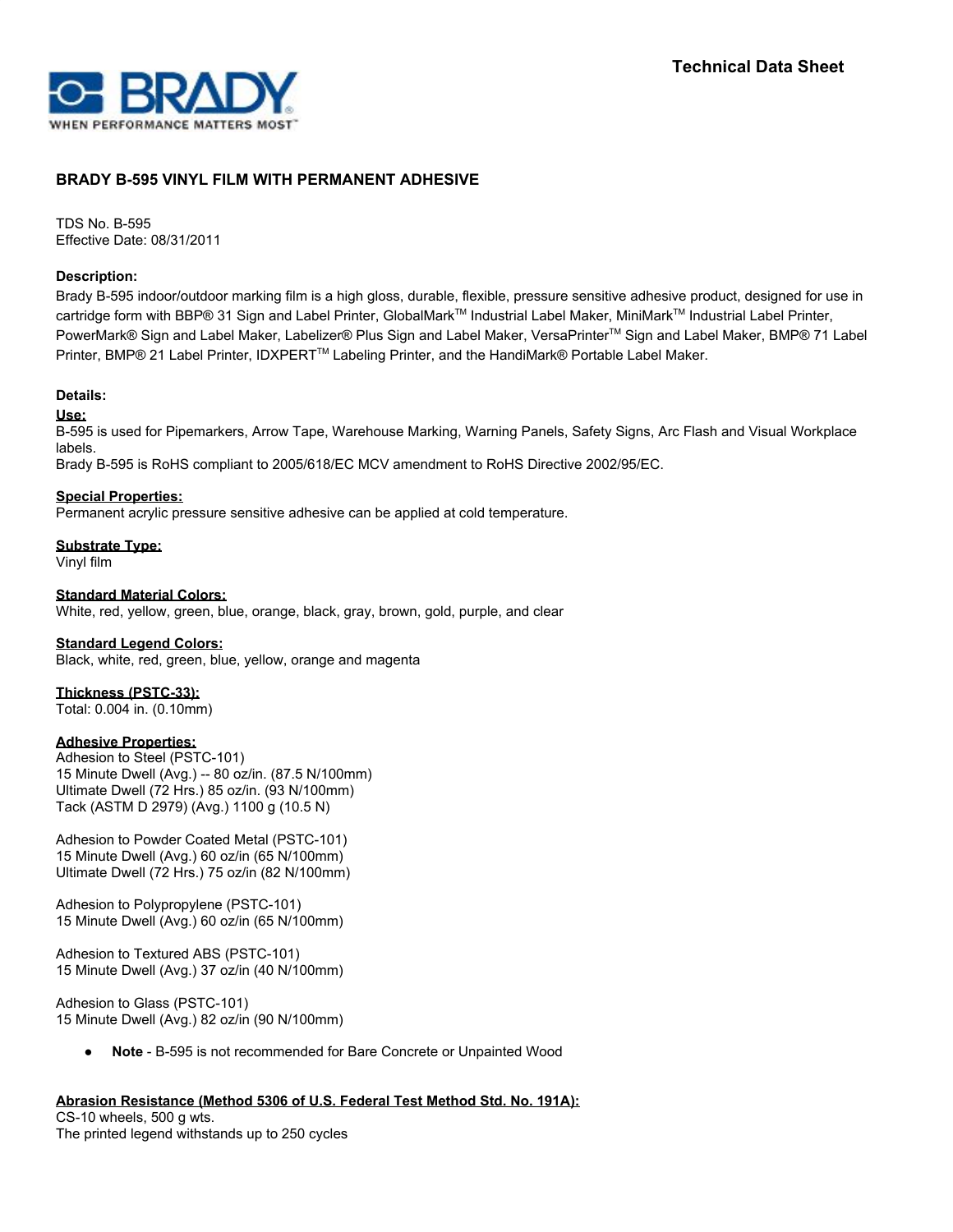# **Gloss (ASTM D 523):**

60° 50 Gardner Units minimum

#### **Minimum Application Temperature**

0°F (-18°C)

**Service Temperature** -40°F to 180°F (-40°C to 82°C)

#### **Average Outdoor Durability:**

8-10 years (Average expected outdoor life of product will depend on user definition of failure, climatic conditions, mounting techniques, and material color.) The 8-10 year outdoor durability applies to the vinyl label stock only; ribbon durability will vary. A polyester overlaminate is recommended for harsh environments - long term exposure to wind and rain.

### **Chemical Resistance:**

Samples were printed with the standard performance R10000 ribbon using the BBP® 31 Sign and Label Printer. Testing conducted at room temperature.

| <b>REAGENT</b>             | <b>7 DAY IMMERSION</b> | <b>DIP TEST</b> | <b>RUB TEST</b> |
|----------------------------|------------------------|-----------------|-----------------|
| 30% Sulfuric Acid          | <b>NE</b>              | <b>NE</b>       | <b>NE</b>       |
| 10% Sulfuric Acid          | <b>NE</b>              | <b>NE</b>       | <b>NE</b>       |
| 30% Hydrochloric Acid      | <b>NE</b>              | <b>NE</b>       | <b>NE</b>       |
| 10% Hydrochloric Acid      | <b>NE</b>              | <b>NE</b>       | <b>NE</b>       |
| <b>Glacial Acetic Acid</b> | $\mathsf F$            | $\mathsf F$     | <b>NE</b>       |
| 5% Acetic Acid             | <b>NE</b>              | <b>NE</b>       | <b>NE</b>       |
| 50% Sodium Hydroxide       | <b>NE</b>              | <b>NE</b>       | <b>NE</b>       |
| 10% Sodium Hydroxide       | F                      | <b>NE</b>       | <b>NE</b>       |
| 10% Ammonia                | <b>NE</b>              | <b>NE</b>       | <b>NE</b>       |
| 5% Sodium Hypochlorite     | <b>NE</b>              | <b>NE</b>       | <b>NE</b>       |
| Methyl Ethyl Ketone        | $\mathsf F$            | $\mathsf F$     | $\mathsf F$     |
| Acetone                    | F                      | $\mathsf F$     | $\mathsf F$     |
| Toluene                    | $\mathsf F$            | $\overline{F}$  | $\mathsf F$     |
| Methanol                   | F                      | <b>NE</b>       | $\mathsf F$     |
| Isopropyl Alcohol          | $\mathsf F$            | <b>NE</b>       | <b>NE</b>       |
| Heptane                    | F                      | <b>NE</b>       | <b>NE</b>       |
| <b>Mineral Spirits</b>     | $\mathsf F$            | $\mathsf F$     | <b>NE</b>       |
| Turpentine                 | $\mathsf F$            | $\mathsf F$     | <b>NE</b>       |
| Kerosene                   | F                      | $\mathsf F$     | <b>NE</b>       |
| Diesel Fuel                | <b>NE</b>              | <b>NE</b>       | <b>NE</b>       |
| Gasoline                   | $\mathsf F$            | $\overline{F}$  | $\mathsf F$     |
| ASTM #3 Oil                | $NE$                   | <b>NE</b>       | NE              |